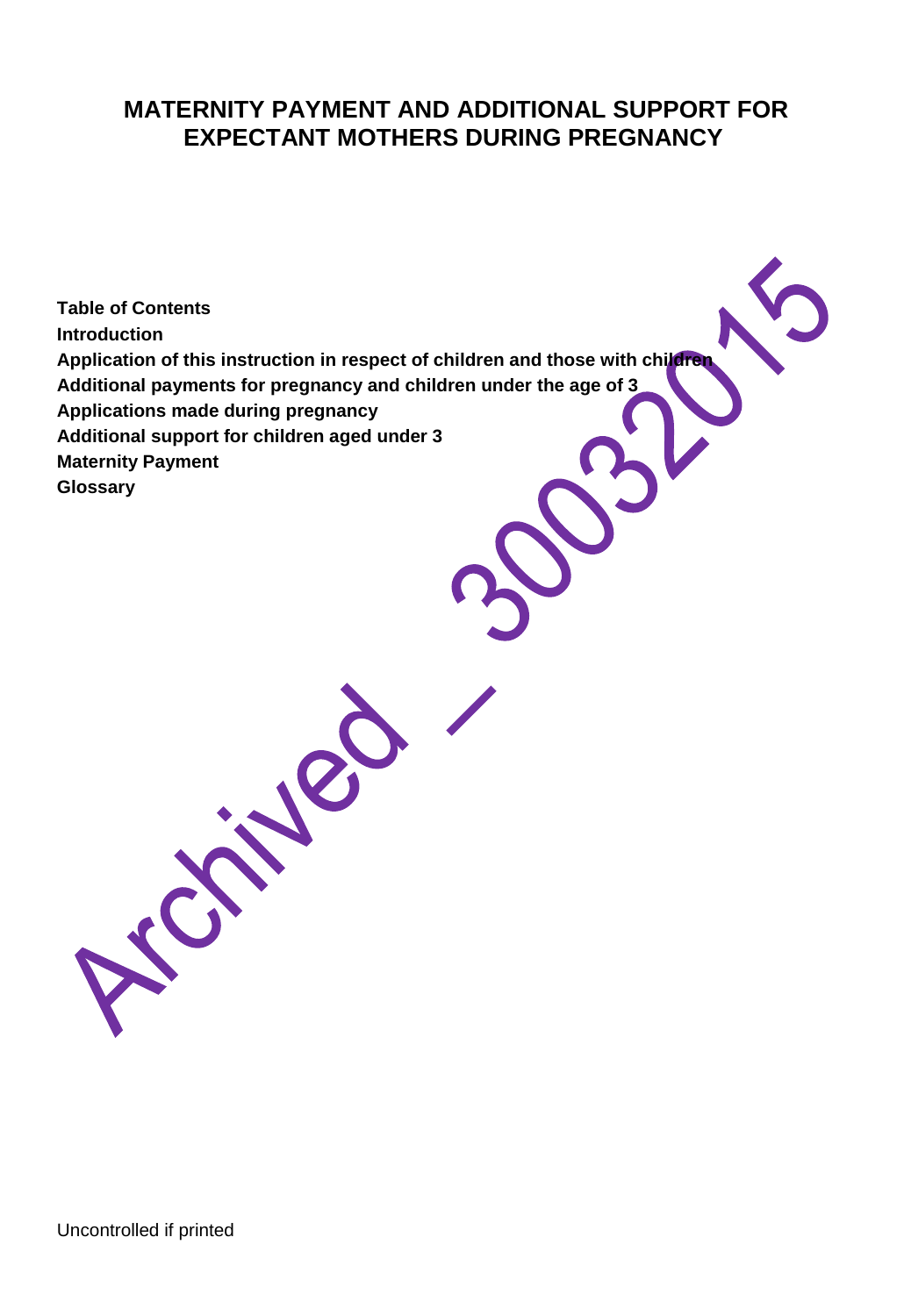## **Introduction**

This instruction covers the provision of maternity payments and additional payments to pregnant women and children under 3 years old.

**Application of this instruction in respect of children and those with children**  Section 55 of the Borders, Citizenship and Immigration Act 2009 requires the UK Border Agency to carry out its existing functions in a way that takes into account the need to safeguard and promote the welfare of children in the UK. It does not impose any new functions, or override existing functions.

Officers must not apply the actions set out in this instruction either to children or to those with children without having due regard to Section 55. The UK Border Agency instruction 'Every Matters; Change for Children' sets out the key principles to take into account in all Agency activities.

Our statutory duty to children includes the need to demonstrate:

- Fair treatment which meets the same standard a British child would receive
- The child's interests being made a primary, although not the only consideration;
- No discrimination of any kind;
- Asylum applications are dealt with in a timely fashion;
- Identification of those that might be at risk from harm.

J. P

Back to contents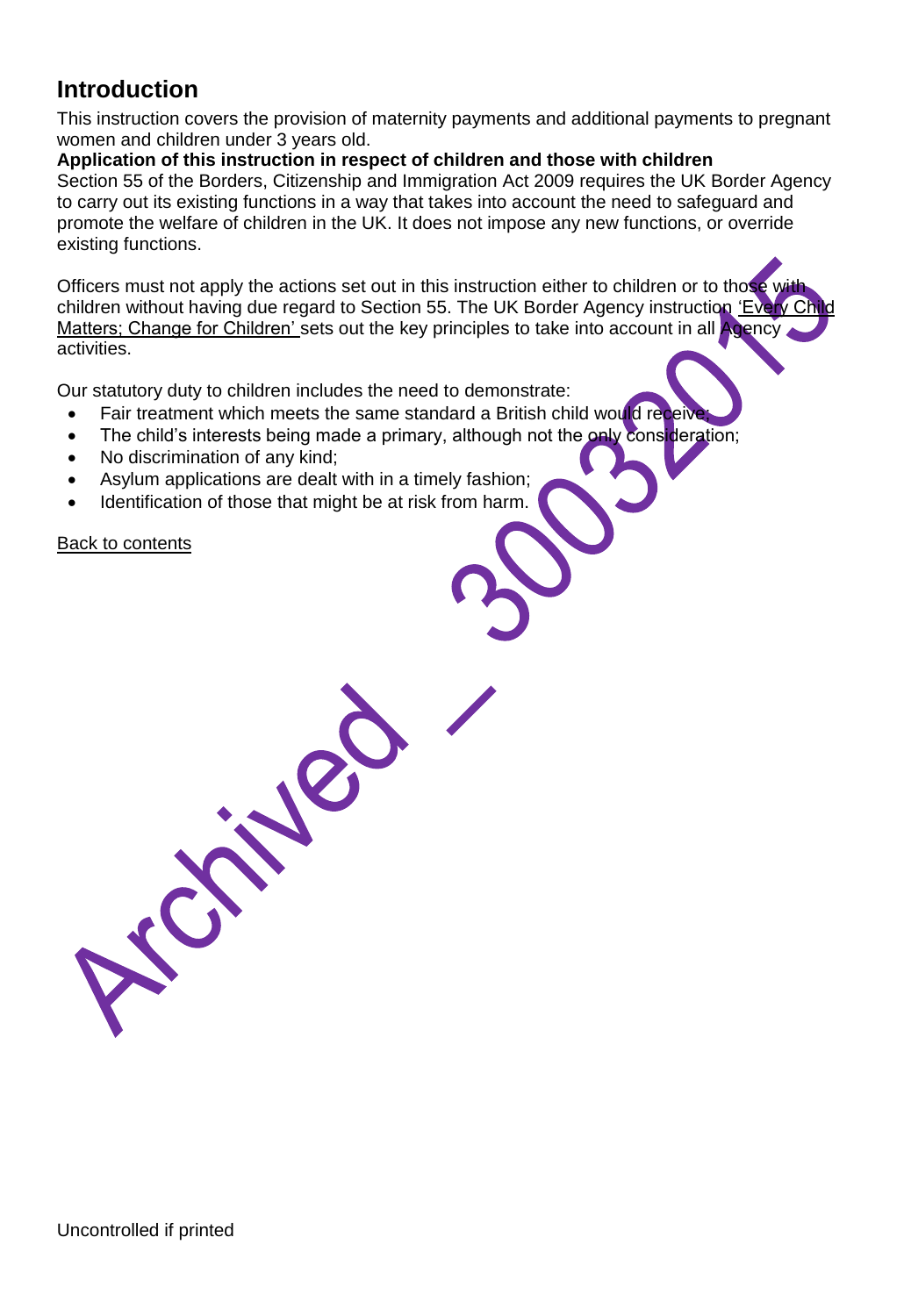# **Additional payments for pregnancy and children under the age of 3**

The Asylum Support (Amendment) Regulations 2003 allows for additional payments to be made to supported women who are pregnant and to children under the age of 3. These payments may be made to those already supported under section 95 and to those who have made an application for support where they have been assessed as eligible for support under section 95.

Expectant women and young children between 1 and 3 years old are eligible to receive an additional £3 per week. Children under the age of 1 will receive an additional £5 per week. These payments are intended to allow supported asylum seekers to purchase healthy food. Applications for additional payments can be made by either the child's mother or father in writing

before or after the baby is born.

Applicants are not eligible for back payments of this specific type of support. Requests for a back payment should be refused using the letter ADDPC3 available on ASYS. If the applicant is not receiving Asylum Support, they should be sent the letter ADDPC2 informing them that they are not eligible for additional payments. This letter is available through ASYS.

Back to contents

#### **Applications made during pregnancy**

Applications must be signed by the mother or father and include original, credible written confirmation of pregnancy such as form MAT B1, a letter from a Community Midwife or a letter from a GP. If the MAT B1 is endorsed by a midwife, their PIN number must be entered on the form along with their signature.

If a MAT B1 form is submitted, a copy should be taken of the original and the copy should be placed on file. The original should be returned to the mother or father by recorded delivery. A note should be entered onto CID stating that the original MAT B1 has been seen and a copy placed on file.

If appropriate evidence is not submitted, the applicant should be advised of this in writing. Case Owners should refer to section 6.1 of the training manual Additional support for pregnant women and children under the age of 3 (PB78) for guidance on updating ASYS and the letter that should be produced.

When the required evidence has been received, the Case Owner should establish the type of accommodation occupied by the applicant, as the method of payment will depend on the accommodation type.

Payments made to pregnant women in Emergency Accommodation are made in 10 weekly batches (e.g.  $10 \times 23.00 = 230.00$ ) and then reviewed when the next payment will be due. If the applicant has been dispersed then the payments will be paid via regular support. If there are no changes to the applicant's circumstances then payment will continue in 10 weekly batches.

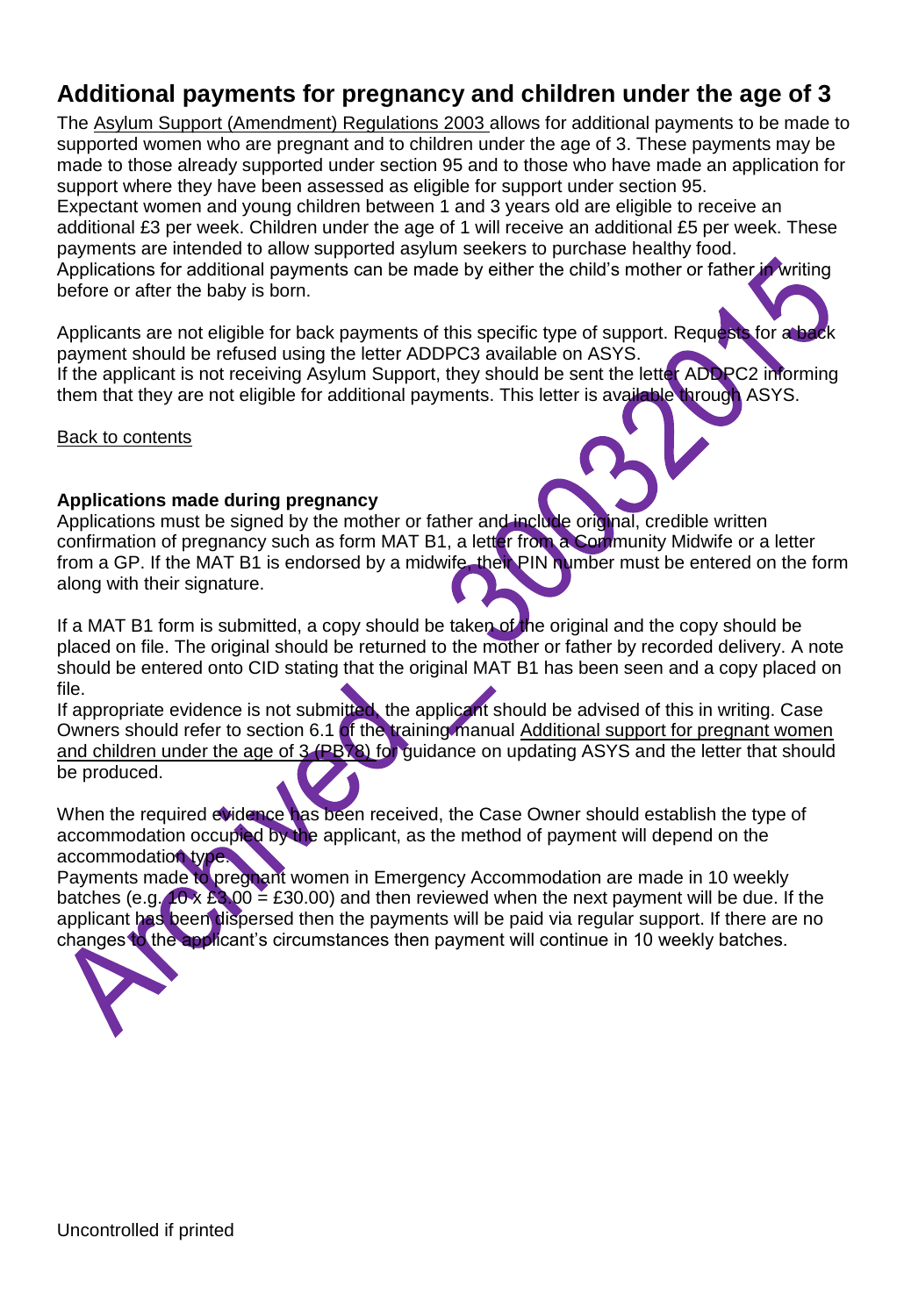Payments should be made through ASYS. Case Owners should refer to ASYS user manual and the training manual Additional support for pregnant women and children under the age of 3 (PB78).

In the event that the mother suffers a miscarriage, the Case Owner should send the applicant letter ADDP5, which is available through ASYS

. Back to contents

#### **Additional support for children aged under 3**

The child's original full birth certificate should be forwarded to the Case Owner. Photocopies will not be accepted. The birth certificate should be photocopied and the copy placed on file. The original birth certificate should be returned to the applicant via recorded delivery. CID notes should be updated to state that the birth certificate was received, has been photocopied and the original returned to the applicant via recorded delivery.

If appropriate evidence is not submitted, the applicant should be advised of this in writing. Case Owners should refer to section 6.1 of the training manual Additional support for pregnant women and children under the age of 3 (PB78) for guidance on updating ASYS and the letter that should be produced.

Once eligibility is confirmed, the child should be added to the support application. Case Owners should refer to the Asylum Instructions Dependants on an Asylum Support Application for guidance on adding dependents and Document Retention for guidance on when valuable documents can be retained.

Caseworkers should then look at the type of accommodation that the applicant resides in. Payments made for children under 3 in Emergency Accommodation are made in 6 weekly batches (i.e 6 x £5.00 = £30.00) and then reviewed when the next payment will be due. If the applicant has been dispersed then the payments will be paid via regular support. If there are no changes to the applicant's circumstances then payment will continue in 6 weekly batches. Where the applicant is resident in hotel type Emergency Accommodation, support is to be paid via

Interim Support Tokens (ISTs).

Where the applicant is resident in non-hotel type Emergency Accommodation, support is to be paid via Emergency Support Tokens (ESTs). Case Owners should refer to the appendix of the Training Manual Additional support for pregnant women and children under the age of 3 (PB78) for guidance.

Case Owners should be aware that emergency accommodation providers may be obliged under the terms of their contract to supply additional payments to enable mothers to purchase milk for babies and children. When setting up additional payments via ISTs for pregnant women and children in emergency accommodation, Case Owners should not make these payments to those applicants who would be receiving the payments via their accommodation providers.

If the applicant was receiving additional support before the birth of their child, payments will continue but at a higher rate. Case Owners should refer to ASYS user manual and the training manual Additional support for pregnant women and children under the age of 3 (PB78) to alter the payments on ASYS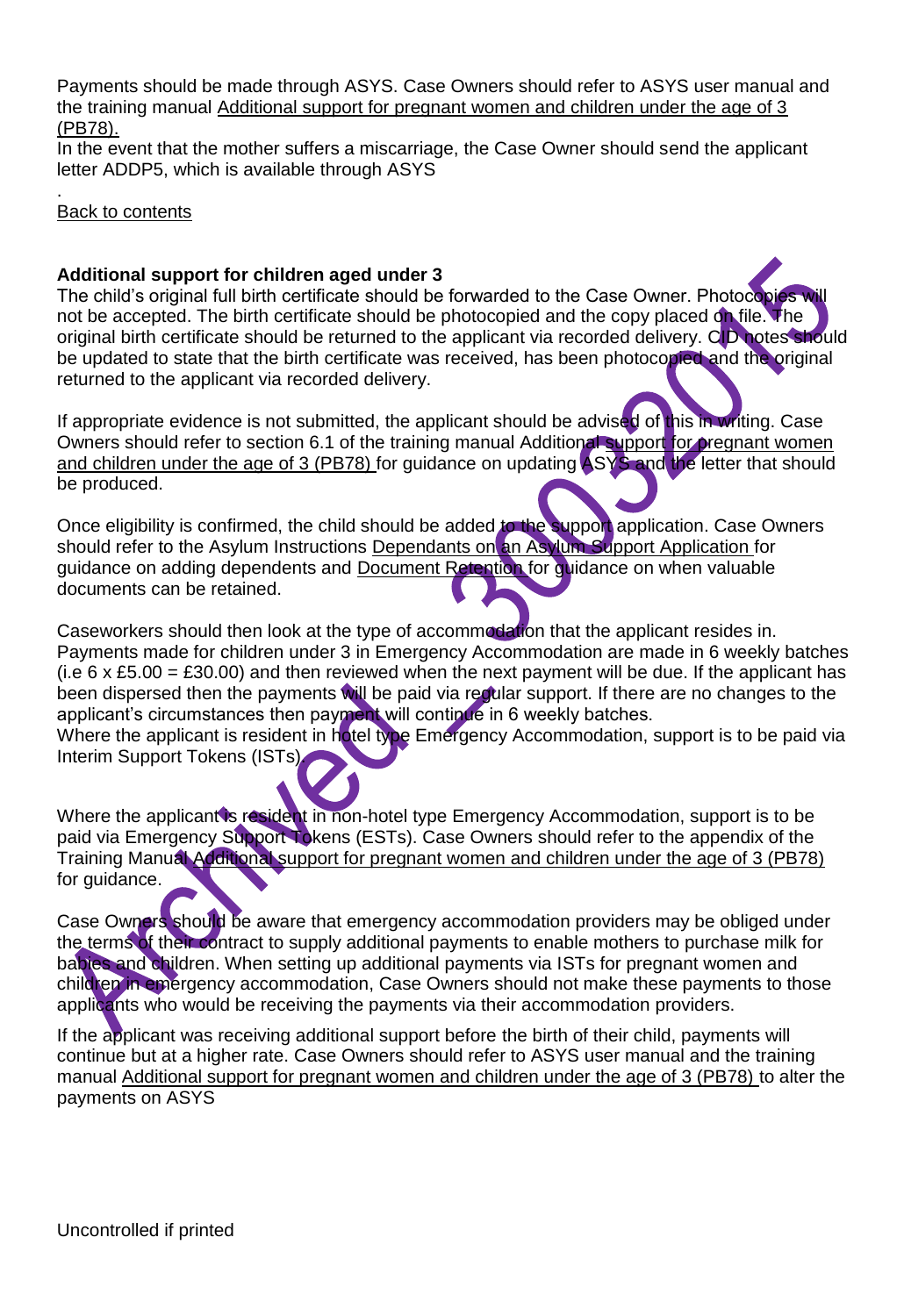Applicants should be advised of the decision in writing. Case Owners should refer to the Training Manual Additional support for pregnant women and children under the age of 3 (PB78) which sets out the letters that should be issued.

Further guidance on additional payments can be found in Asylum Support Policy Bulletin Additional support for pregnant women and children under the age of 3 (PB78).

Back to contents

Uncontrolled if printed

Ne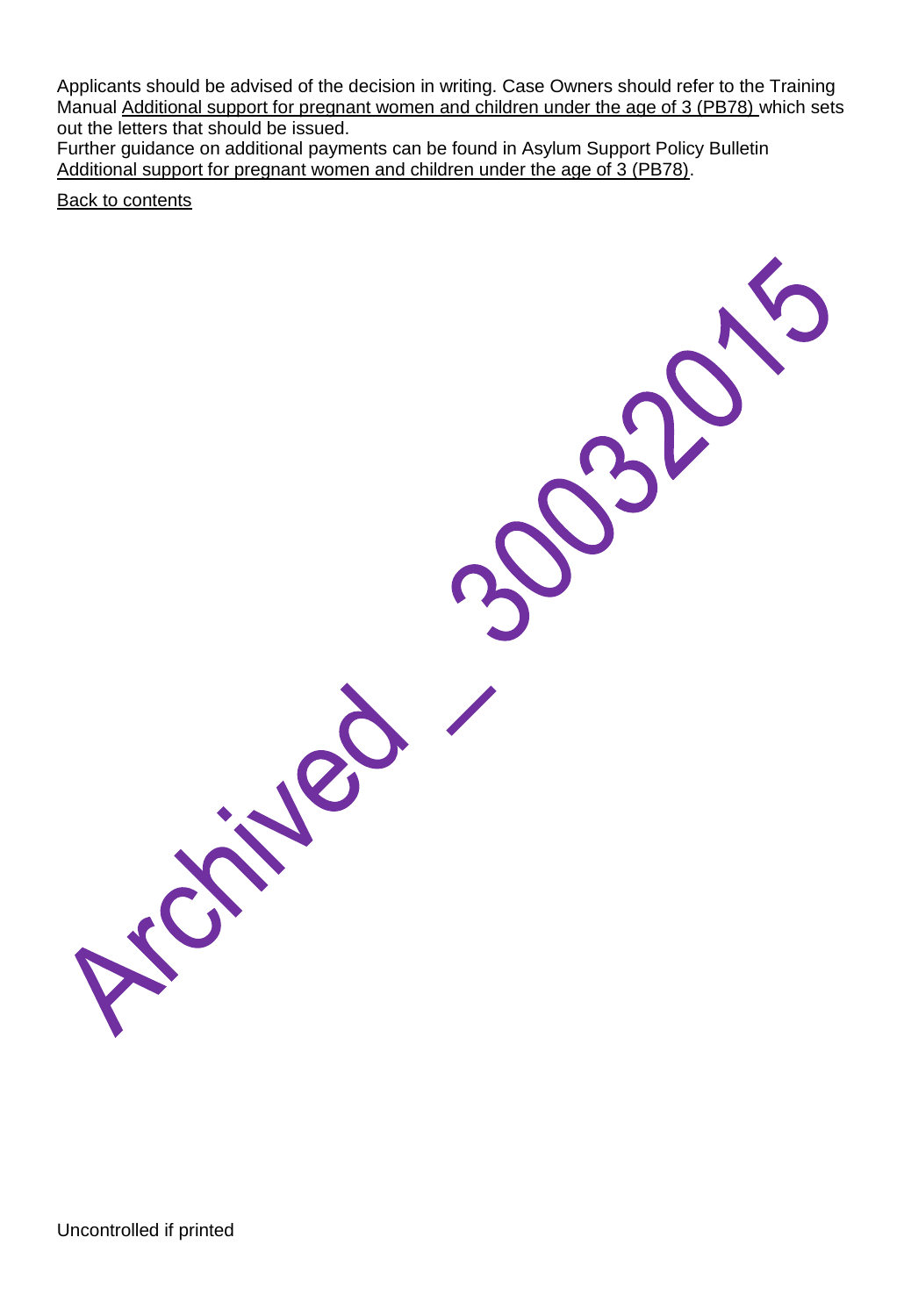## **Maternity Payment**

A "maternity payment" is a single one off payment provided to eligible asylum seekers under Section 94 of the Immigration and Asylum Act 1999.

To help with the costs arising from the birth of a child, asylum seekers may be eligible for a payment of £300 per child. This is available to applicants supported under section 95 and those who have been assessed under section 98 of the Immigration and Asylum Act 1999. The payment will be made if the applicant meets certain criteria (set out below) or if the case is exceptional. Applications must be made in writing, signed by the applicant and include the appropriate documentary evidence. This may be an original full birth certificate, an original 'MAT B1' form or original formal evidence. A maternity payment can only be paid in the following circumstances: The application for the maternity payment has been lodged in writing and signed by the father or mother of the child; and

the application was received between 8 weeks before the estimated date of delivery and 6 weeks after the birth; and

the birth is expected in 8 weeks (or less) or the child is less than 6 weeks old (or was 6 weeks old or less on the day the maternity application was received); and,

the child was born to a supported person (or if not yet born, the expectant mother is a supported person); and,

an original full birth certificate has been submitted (or original formal medical evidence of estimated date of delivery (EDD) such as an original 'MAT B1' if child not yet born).

OR

the application has been lodged in writing by the father or mother of the child; and

the child was born outside the UK to a person who on application, qualifies for Asylum Support; and

the child is 3 months of age or less

formal credible evidence of the age of the child has been submitted.

OR

The child was born to a supported person and the case is an exceptional one.

Back to contentsUncontrolled if printed If the child is born outside the UK, credible evidence of the age of the child should be submitted. Evidence that may be accepted are:

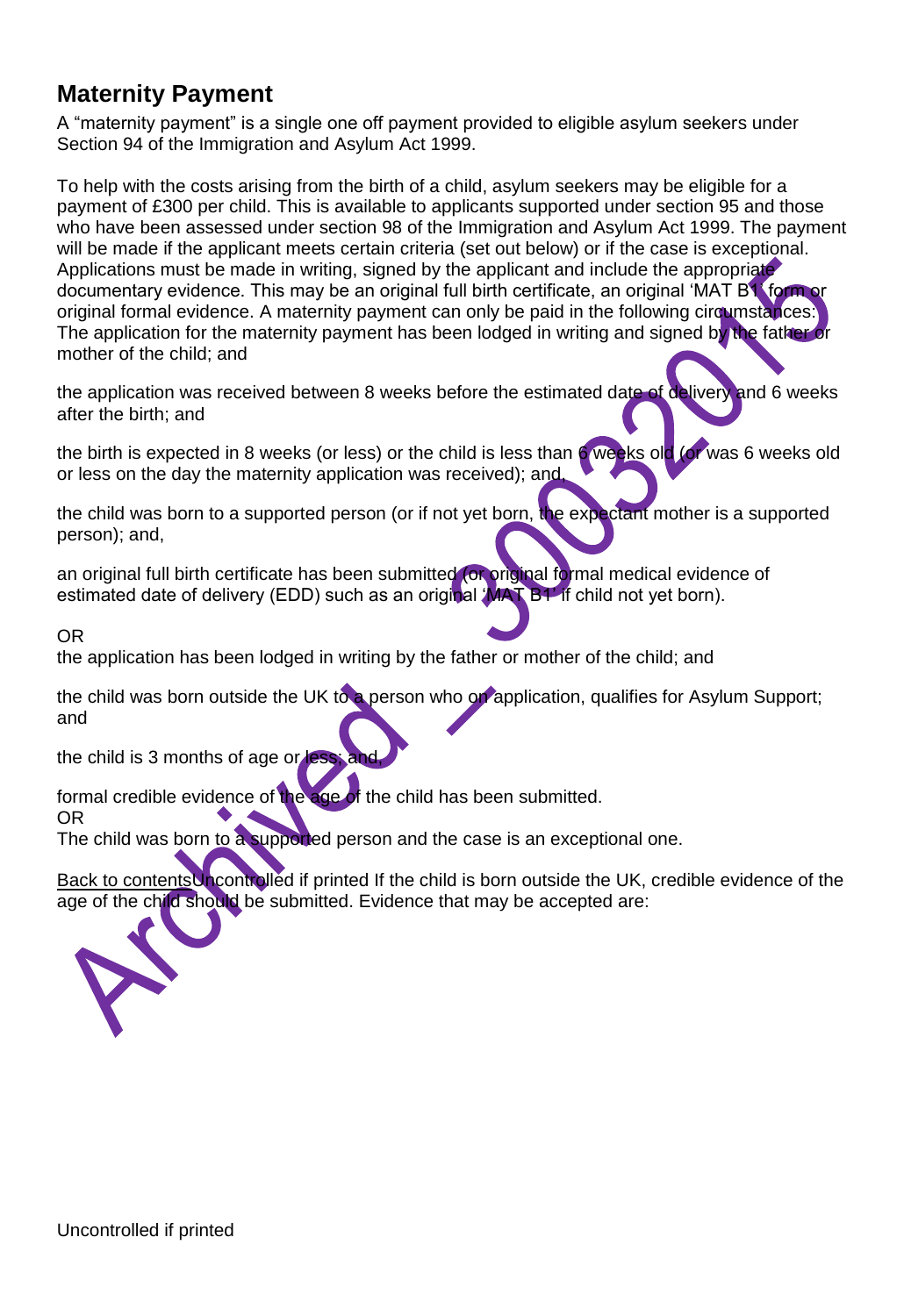an original full birth certificate (photocopies not acceptable); or,

original passport (the original passport will normally be held by the Immigration Service (port cases) or by the ACD (in-country cases) so in such circumstances Case Owners will need to contact the relevant department to obtain a copy of the original passport); or, original medical evidence from a UK registered GP.

**A maternity payment must not be awarded in the following circumstances:**  The child's mother (or expectant mother) or father is eligible for social security benefits

A social security maternity payment has been made from the Social Fund in respect of the relevant child or children.

An asylum support maternity payment has already been made in respect of the relevant child or children. This is particularly applicable to those who receive a maternity payment, leave the UK and subsequently return.

Case Owners should use the maternity payment checklist at Annex A of Asylum Support Policy Bulletin 37: Maternity Payments when considering whether a maternity payment can be awarded. Case Owners should check that the request has been received within the appropriate time limits. If the request is deemed 'late', Case Owners should consider the case and take account of any exceptional circumstances.

If the criteria for a maternity payment are not met, consideration should be given as to whether an exceptional payment should be made. The decision to grant an exceptional maternity payment must be made by an HEO or more senior grade.

Case Owners should note that if the application is made before the child is born, it must be made on the MAT B1 form and a full birth certificate must be provided within 42 days of the birth. If the birth certificate is not received within this time then Case Owners should look to reclaim the payment. Case Owners should treat the payment as an overpayment and are responsible for reclaiming it. Case Owners should refer to Policy Bulletin 67: Overpayments.

The applicant should be advised of the decision in writing using the templates at Annex B of the Asylum Support Policy Bulletin 37: Maternity Payments. Where the decision to grant a Maternity Payment falls after the birth of the baby, Case Owners must have received the full birth certificate before the dependant is added to ASYS. Guidance on adding dependants to a support application can be found in the ASYS user manual.

Back to contents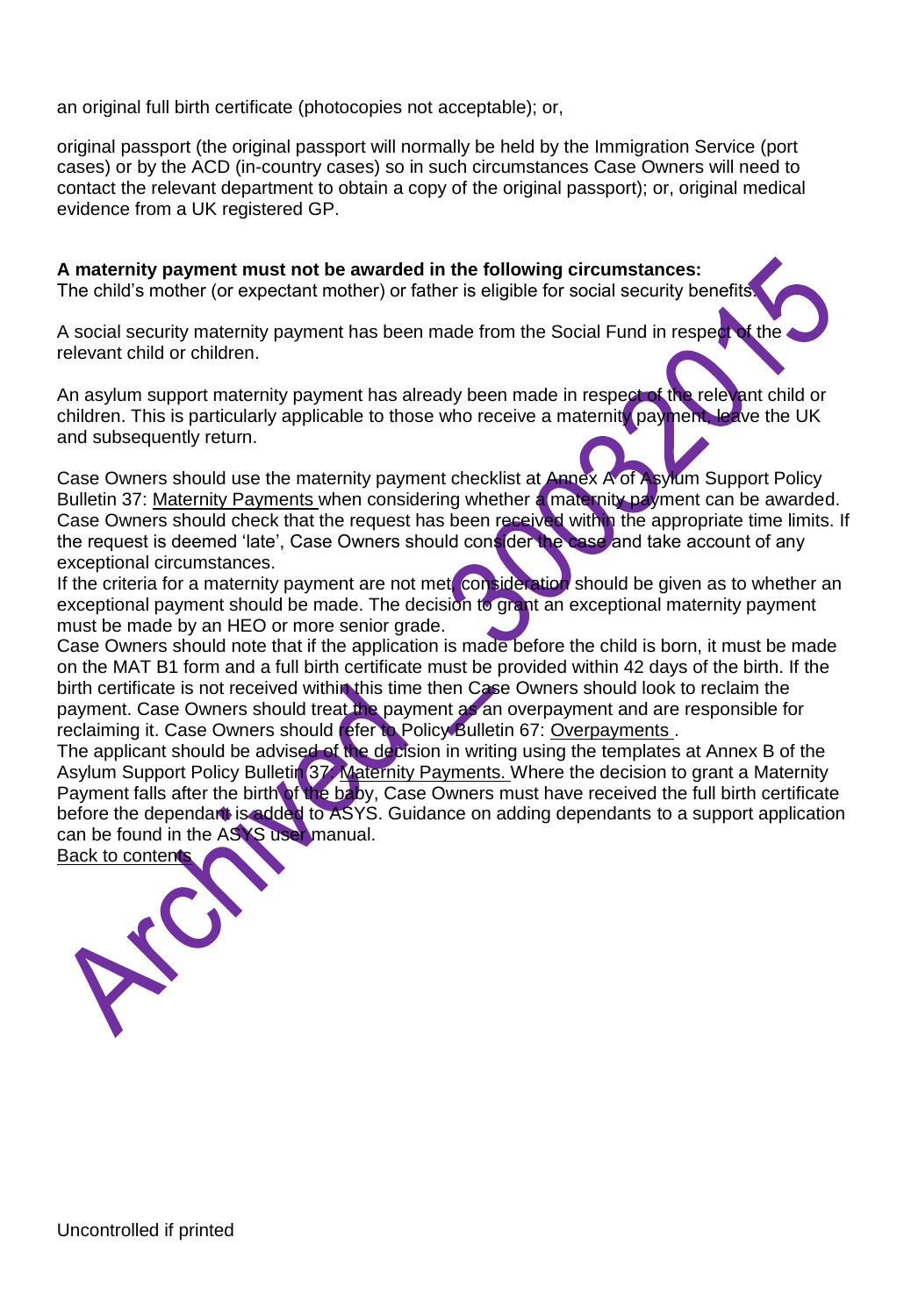Once the Maternity Payment has been approved, the applicant's accommodation type should be checked for its suitability and a Maternity Payment should be issued. If support is ongoing and the applicant is residing in Asylum Support or private accommodation, it should be included via the ARC. If the applicant is residing in emergency accommodation, the Maternity Payment should be paid via IST. Case Owners should refer to ASYS user manual for guidance on allocating the payment through ASYS.

Case Owners should note that if a maternity payment has been made but the child is stillborn or dies shortly after birth, the payment should not be reclaimed and Case Owners should not seek to obtain a death certificate.

Back to contents

Uncontrolled if printed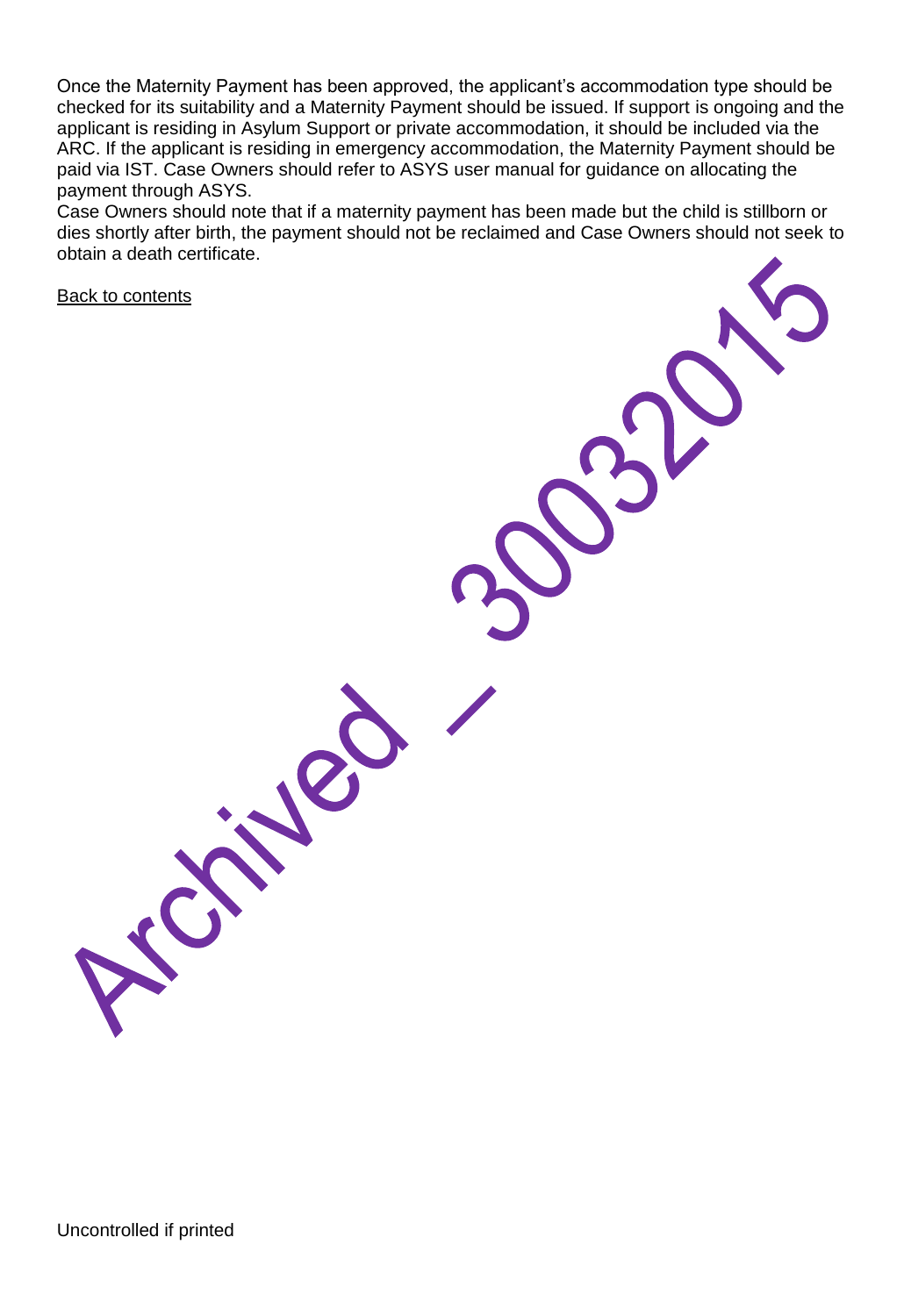| <b>Glossary Term</b> | <b>Meaning</b>                                                            |
|----------------------|---------------------------------------------------------------------------|
| MAT <sub>1</sub>     | This letter is issued to an asylum seeker who has enquired about          |
|                      | maternity benefits or needs to provide Case Owners with specific          |
|                      | information.                                                              |
| MAT <sub>2</sub>     | This letter is issued to an asylum seeker who has applied for a maternity |
|                      | payment but has provided insufficient evidence.                           |
| MAT <sub>3</sub>     | This letter is issued to an asylum seeker whose partner is eligible to    |
|                      | alternative benefits.                                                     |
| MAT4                 | This letter is issued to an asylum seeker who has failed to send in the   |
|                      | birth certificate.                                                        |
| MAT <sub>5</sub>     | This letter is issued to an asylum seeker whose payment is made on the    |
|                      | birth certificate via EST.                                                |
| MAT6                 | This letter is issued to an asylum seeker whose payment is made on the    |
|                      | birth certificate via IST.                                                |
| MAT7                 | This letter is issued to an asylum seeker whose payment is made on the    |
|                      | birth certificate via Regular Support.                                    |
| MAT <sub>8</sub>     | This letter is issued to an asylum seeker whose payment is made on the    |
|                      | EDD via EST.                                                              |
| MAT9                 | This letter is issued to an asylum seeker whose payment is made on the    |
|                      | EDD via IST.                                                              |
| <b>MAT10</b>         | This letter is issued to an asylum seeker whose MAT payment is made on    |
|                      | <b>EDD via Regular Support</b>                                            |
| MAT <sub>11</sub>    | This letter is issued to an asylum seeker who has applied for a maternity |
|                      | payment too early.                                                        |
| <b>MAT12</b>         | This letter is issued to an asylum seeker who has applied for a maternity |
|                      | payment too late.                                                         |
| <b>MAT13</b>         | This letter is issued to an asylum seeker who has applied for a maternity |
|                      | payment but has provided insufficient evidence with their MAT B1          |
| <b>MAT 14</b>        | This letter is issued to an asylum seeker who has requested               |
|                      | reimbursement of the cost of an original full birth certificate.          |
| ADDPC2               | This letter is issued to an asylum seeker who is not receiving Asylum     |
|                      | Support                                                                   |
| ADDPC3               | This letter is issued to an asylum seeker who is not eligible for a back  |
|                      | payment                                                                   |
| ADDPC4               | This letter is issued to an asylum seeker who has suffered a miscarriage  |
|                      |                                                                           |